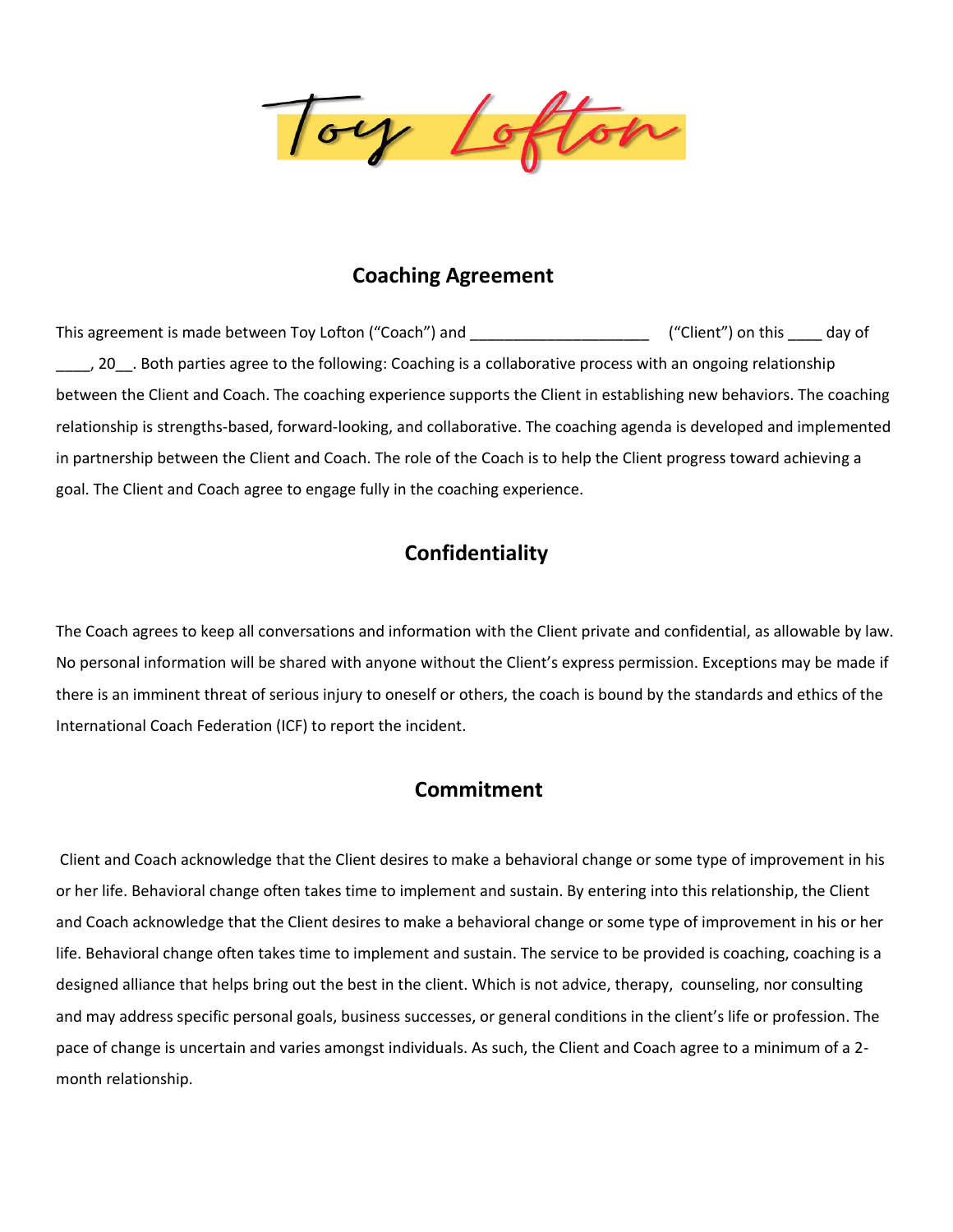## **Procedures**

#### **Appointments:**

- If by phone, Client will call Dial Coach: (312) 312-818-3311 at the time of the session.
- If via video conference, Client will video Dial Coach: (602) 580-9484 at the time of session.
- The Coach and Client agree to adhere to established appointment times.
- The Coach and Client agree to begin and finish all appointments on time.
- 24-hour notice required for a change/re-schedule. Appointments missed without notice are billable/nonrefundable.
- In case of an emergency, appropriate resolution will be reached.
- Sessions are :50 minutes in length.

#### **Sessions:**

- Sessions will focus on the Client's agenda. Coach will support the Client's agenda.
- Client will be prepared to discuss and further the goals they want to achieve.
- Exercises and actions during and between sessions will be agreed upon.

#### **Between Session:**

- Client will complete exercises and actions as agreed.
- As necessary, clients may send brief emails or texts to coach with status updates, questions and/or additional support. Phone calls are also acceptable but not guaranteed please allow 24hrs for response.

#### **Payments:**

Payments are to be made in advance, sessions are scheduled in 9 week increments. Paid in full one payment of \$1000 (ELI assessment and debrief Included), in two payments of \$450 or three payments of \$300 each via PayPal invoice. The ELI assessment is a separate one time payment of \$200 (debrief included) unless all 9 sessions are paid in full, in advance.

#### **Reminder:**

You're choosing to receive coaching in order to increase an area(s) in your life. This requires full presence and an open mind. "A Journey Of A Thousand Miles Begins With A Single Step" ~ Lao Tzu

I, \_\_\_\_\_\_\_\_\_\_\_\_\_\_\_\_\_\_\_\_\_\_\_\_\_\_\_\_\_\_\_\_\_\_\_ \_\_\_\_\_\_\_\_\_\_\_\_\_\_\_,\hereby certified that I do not suffer from any physical or mental disability that might affect my participation in the coaching process, and, if I have any substance abuse problem or mental illness, I have consulted with my physical and other health care professional and been advised that I may participate in the coaching process without risk. I agree that if there is any change in this representation, I will promptly advise the coach.

\_\_\_\_\_\_\_\_\_\_\_\_\_\_\_\_\_\_\_\_\_\_\_\_\_\_\_\_\_\_\_\_\_\_\_\_\_\_\_\_\_\_\_\_\_\_ \_\_\_\_\_\_\_\_\_\_\_\_\_\_\_\_\_\_\_\_\_\_\_\_\_\_\_\_\_\_\_\_\_\_\_\_\_\_\_\_\_\_

Our signatures on this agreement indicate a full understanding of and agreement with the information outlined above.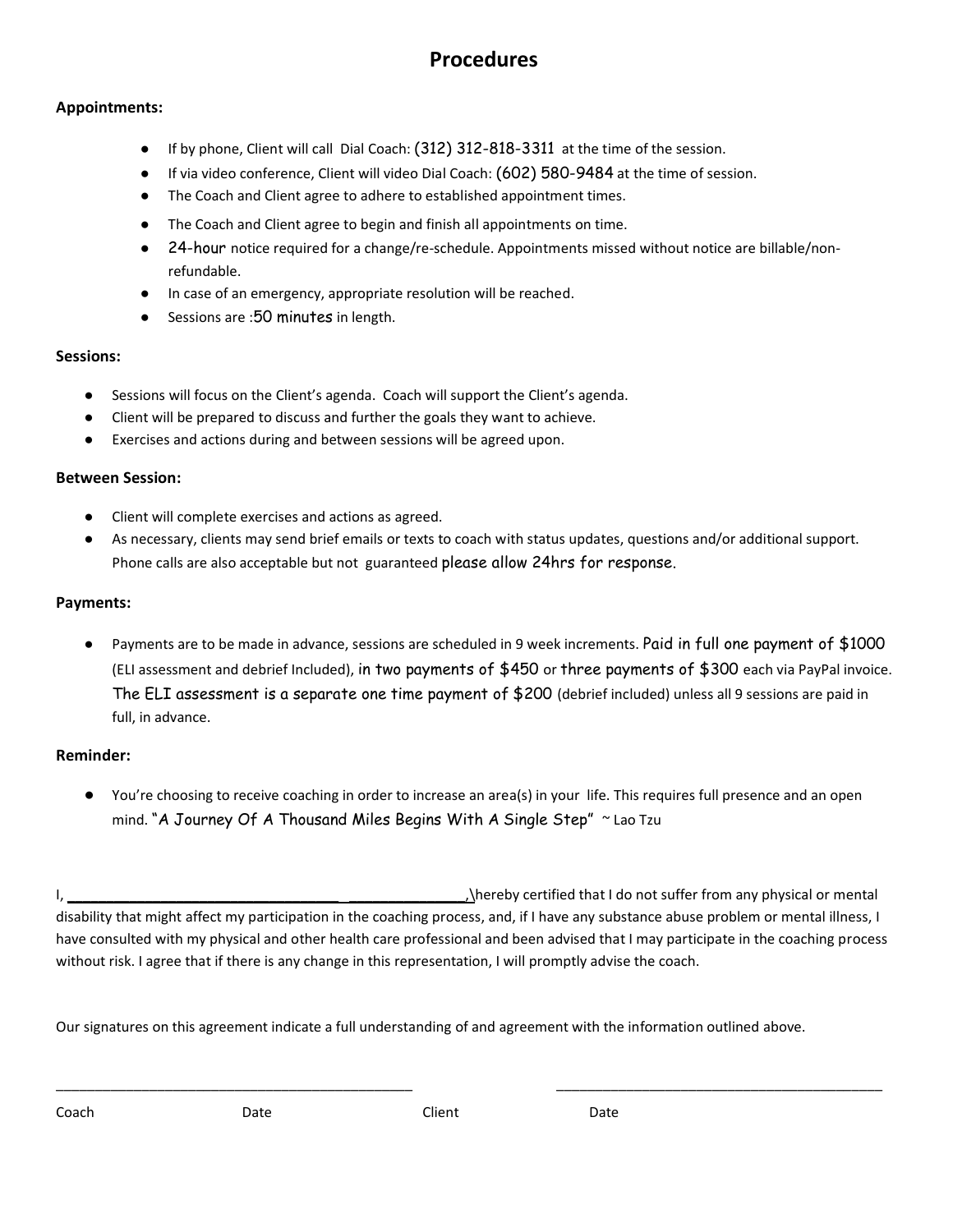# **Client Information**

| Date:                              |                              |
|------------------------------------|------------------------------|
| Name:                              | Alternate name to be called: |
| Occupation:                        |                              |
| Employer:                          | <b>Work Address:</b>         |
| Home Address:                      |                              |
| Preferred Phone:                   | Mobile Phone:                |
| Preferred Email:                   |                              |
| Preferred method of contact:       |                              |
| Preferred place to leave messages: |                              |
| Birthday:                          |                              |
| <b>Marital Status:</b>             |                              |
| Name of spouse/partner:            |                              |
| Children names and ages:           |                              |
|                                    |                              |
| <b>Emergency Contact:</b>          |                              |
| Relationship:                      |                              |
| Phone #:                           |                              |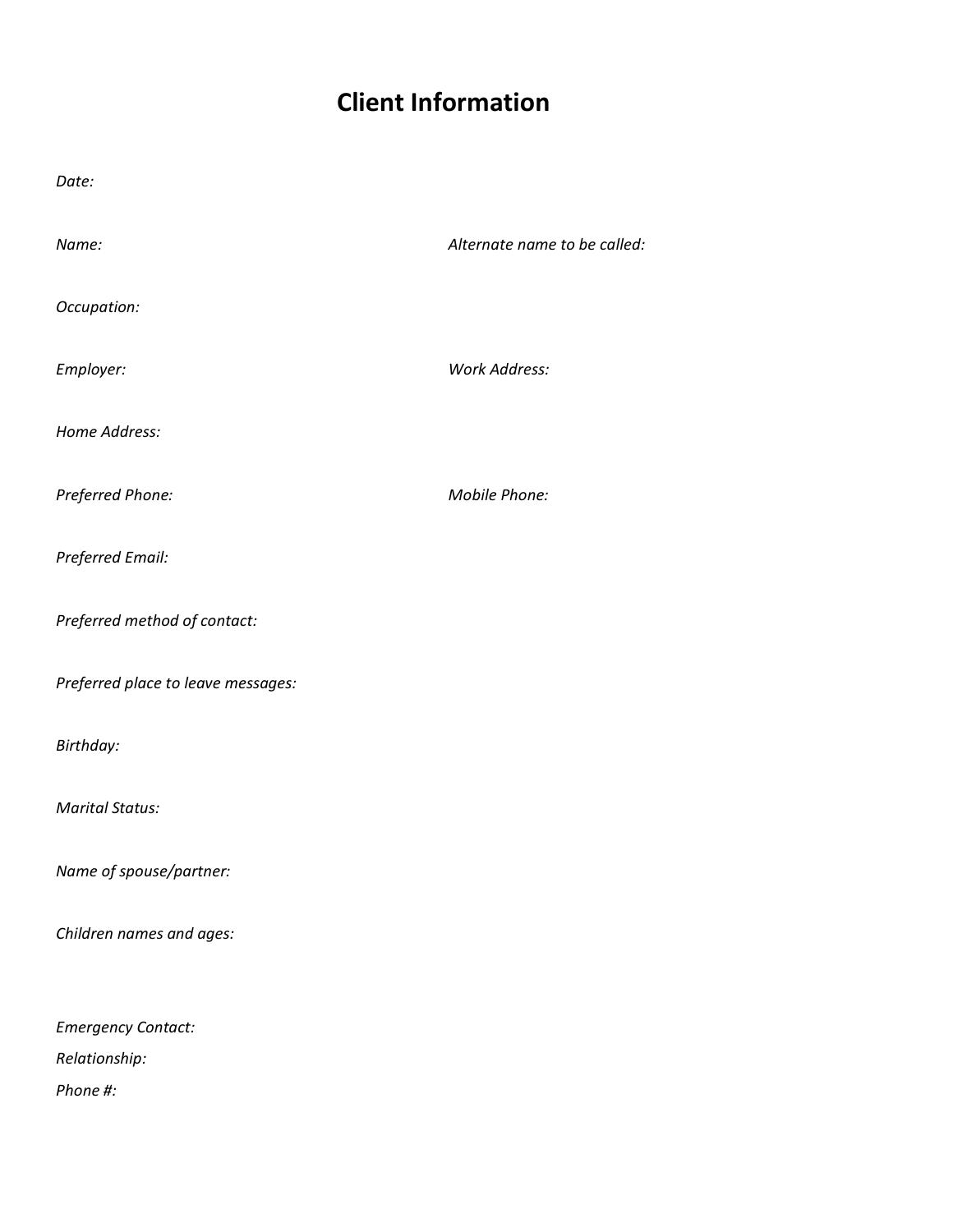## **Coaching Questionnaire**

*What made you choose coaching at this time in your life?* 

*What changes do you want to make in your life?*

*If coaching was a huge success, what will have happened?* 

*In what areas of life do you feel confidence?*

*In what areas of life do you feel a lack of confidence?*

*What three words describe you at your best?*

*What three words describe you at your worst?*

*What major changes have you experienced in the last two years? (relationships, work, family, residence)*